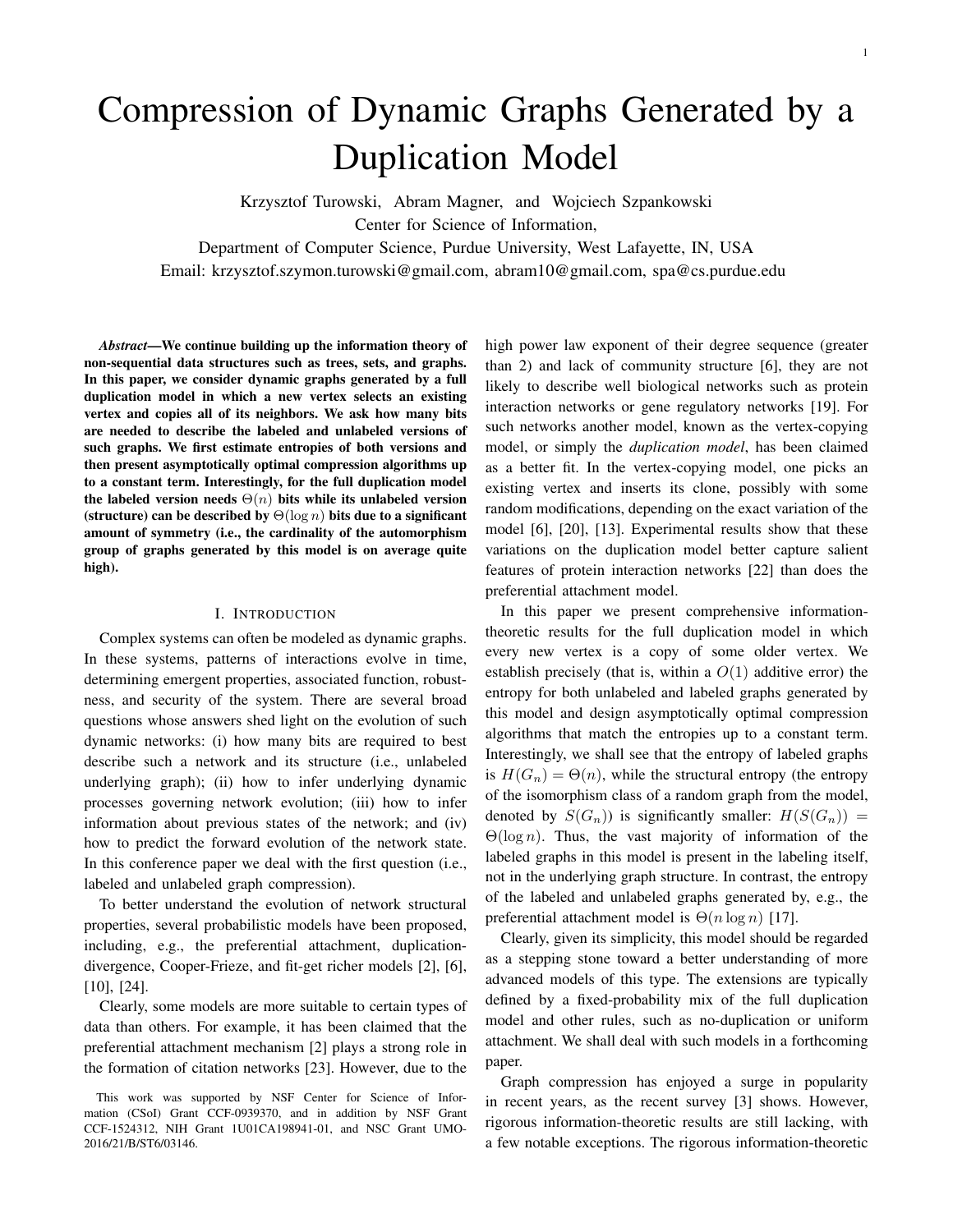analysis of graph compression (particularly in the unlabeled case) was initiated by Choi and Szpankowski [5], who analyzed structural compression of Erdős-Rényi graphs (see also  $[1]$ ). The authors of  $[5]$  presented a compression algorithm that provably achieves asymptotically the first two terms of the structural entropy. In Magner et al. [17] the authors precisely analyzed the labeled and structural entropies and gave asymptotically optimal compression algorithms for preferential attachment graphs. There has been recent work on universal compression schemes, including in a distributed scenario, by Delgosha and Anantharam [8], [9]. Additionally, several works deal with compression of trees [11], [12], [18],  $[25]$ .

The full duplication model was almost exclusively analyzed in the context of the typical properties such as degree distribution [6]. It was shown that the average degree depends strongly on the initial conditions[16]. It was also proved that the asymptotic degree distribution fails to converge, yet it exhibits power-law behavior with exponent dependent on the lowest nonzero degree in the initial graph [21]. Other parameters studied in the context of duplication models are number of small cliques [14] or degree-degree correlation [4]. To the best of our knowledge the entropy and compression of duplication models was not discussed previously in any available literature.

#### II. FULL DUPLICATION MODEL

In this section we define the full duplication model and present some of its properties.

#### A. Definitions

The full duplication model is defined as follows: let us denote by  $G_0$  a given graph on  $n_0$  vertices for some fixed constant  $n_0$ . Then, for any  $1 \leq i \leq n$  we obtain  $G_i$  from  $G_{i-1}$  by choosing one of the vertices of  $G_{i-1}$  (denoted by v) uniformly at random, attaching to the graph a new vertex  $v_i$ and adding edges between  $v_i$  and all vertices adjacent to  $v$ . Note that v and  $v_i$  are not connected – although if one wants to achieve higher clustering, the results in this paper can be straightforwardly applied to the model in which we add not only edges between  $v_i$  and the neighbors of v, but also between  $v_i$  and v. Observe that  $G_n$  has  $n + n_0$  vertices. Also, properties of  $G_n$  heavily depend on  $G_0$  and its structure, which we assume to be fixed.

Throughout this paper, we will refer to the vertices of  $G_0$ as  $U = \{u_1, \ldots, u_{n_0}\}\$ and to all other vertices from  $G_n$  as  $V = \{v_1, \ldots, v_n\}$ . We denote by  $N_n(v)$  the neighborhood of the vertex v, that is, all vertices that are adjacent to v in  $G_n$ . Sometimes we drop the subscript, if the size of the graph is clear from the context.

An example of the duplication process is presented in Figure 1. On the top, we show the original  $G_0$  on 6 vertices,

and on the bottom we plot  $G_3$  with new vertices such that  $v_1$  is a copy of  $u_2$ ,  $v_2$  is a copy of  $u_1$ , and  $v_3$  is a copy of  $v_1$ .



Fig. 1: Example graph growth in the full duplication model

Here, due to the limited space, we restrict our analysis to asymmetric  $G_0$  (i.e., the underlying automorphism group is of size 1); however, extensions to general  $G_0$  are rather straightforward. We observe that typically even moderatesized graphs are likely to be asymmetric.

#### **B.** Basic Properties

Let us introduce the concept of a parent and an ancestor of a vertex. We say that  $w$  is the *parent* of  $v$  (denoted by  $w = P(v)$ , when v was copied from w at some time  $1 \leq$  $i \leq n$ . We say that  $w \in U$  is the *ancestor* of v (denoted by  $w = A(v)$ , when there exist vertices  $v_{i_1}, \dots, v_{i_k}$  such that  $w = P(v_{i_1}), v_{i_j} = P(v_{i_{j+1}})$  for  $1 \le j \le k-1$ , and  $v_{i_k} = v$ . For convenience we write that if  $u \in U$ , then  $P(u) = u$  and  $A(u) = \{u\}$ . Note that the ancestor of any given vertex is unique. In our example from Figure 1  $u_2$  is an ancestor of both  $v_1$  and  $v_3$ , but only a parent of  $v_1$  and not  $v_3$ .

The neighborhood of a vertex is closely tied to its ancestor, as the following lemma shows:

**Lemma 1.** We have  $A(v_i) = A(v_i)$  if and only if  $N(v_i) =$  $N(v_i)$ .

*Proof:* If  $u = A(v_i)$ , then  $N(v_i) = N(u)$  in  $G_i$ ,  $j \geq i$ . We can prove this by induction on the number of intermediate vertices whose ancestor was  $u$  before  $v_i$ . For the base case, when this number is  $0$ ,  $v_i$  is the first vertex to duplicate u, and the claim is trivially true. Now, if there are  $k \geq 1$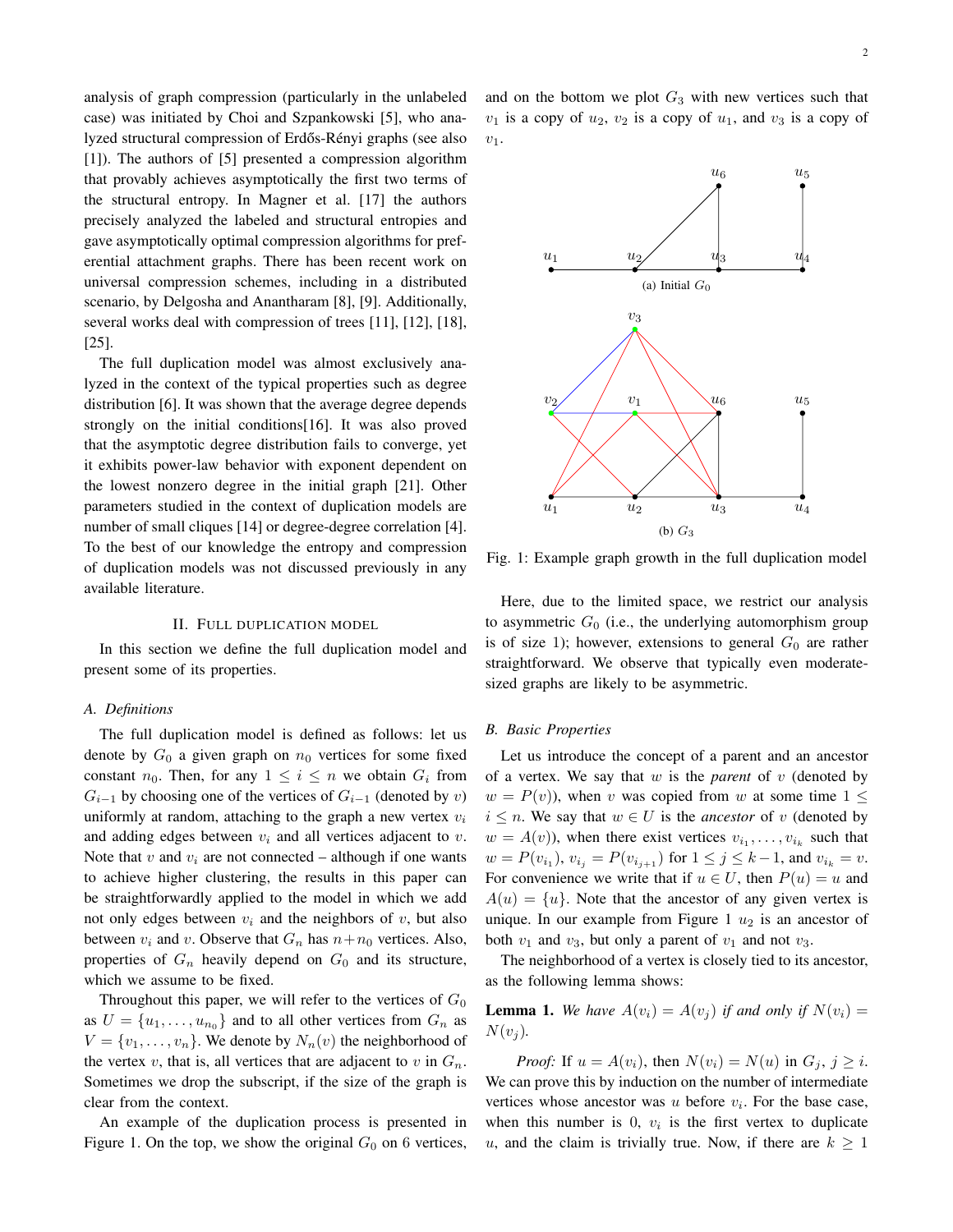vertices whose ancestor is  $u$ , and all of their neighborhoods are equal to that of  $u$ , an additional vertex choosing to duplicate any vertex included in their shared neighborhood is added to all of their neighborhoods. Additionally, a vertex that chooses to duplicate one of the descendants of  $u$  inherits its neighborhood from all of them.

Now, we prove the other direction: i.e., if  $N(v_i) = N(u)$ , then  $A(v_i) = u$ . Since  $G_0$  is simple and asymmetric,  $N(u) \neq$  $N(u')$  in  $G_0$  for any  $u' \neq u$ . This implies that  $N(v_i) \neq$  $N(u')$ , which in turn implies, by the discussion above, that  $A(v_i) \neq u'$  for any  $u' \neq u$ . Thus,  $A(v_i) = u$ , as desired.

For  $1 \le i \le n_0$  let  $C_{i,n} = |\{w \in G_n : A(w) = u_i\}|$ , that is, the number of vertices from  $G_n$  that are ultimately copies of  $u_i$  (including  $u_i$  itself).

The sequence of variables  $(C_{i,n})_{i=1}^{n_0}$  can be described as a ball and urn model with  $n_0$  urns. At time  $n = 0$  each urn contains exactly one ball. Each iteration consists of picking an urn at random, proportionally to the number of balls in each bin – that is, with probability  $\frac{C_{i,n}}{\sum_{j=1}^{n_0} C_{j,n}}$  – and adding a new ball to this urn. It is known  $[15]$  that the joint distribution of  $(C_{i,n})_{i=1}^{n_0}$  is the *Dirichlet multinomial distribution* denoted as  $Dir(n, \alpha_1, \ldots, \alpha_{n_0})$ , with  $K = n_0$  and  $\alpha_i = 1$  for  $1 \leq$  $i\leq n_0$ :

$$
\mathbb{P}\left((C_{i,n})_{i=1}^{n_0} = (k_i + 1)_{i=1}^{n_0}\right) = \frac{\Gamma(n+1)\Gamma(n_0)}{\Gamma(n+n_0)}
$$

Each variable  $C_{i,n}$  is identically distributed – though not independent, as we know that  $\sum_{i=1}^{n_0} C_{i,n} = n -$  so we may analyze the properties of  $C_n \sim C_{i,n}$  for every  $1 \leq i \leq$  $n_0$ . It has the *beta-binomial distribution*  $BBin(n, \alpha, \beta)$  with parameters  $\alpha = 1$ ,  $\beta = n_0 - 1$ . That is:

$$
\mathbb{P}(C_n = k+1) = \binom{n}{k} \frac{B(k+1, n+n_0-k-1)}{B(1, n_0-1)}
$$

$$
= (n_0-1)\binom{n}{k} B(k+1, n+n_0-k-1)
$$

for any  $k \geq 0$ , where  $B(x, y) = \frac{\Gamma(x)\Gamma(y)}{\Gamma(x+y)}$  is the Euler beta function.

Therefore, since  $C_n \sim BBin(n, 1, n_0 - 1) + 1$  we know immediately that  $\mathbb{E}C_n = \frac{n}{n_0} + 1$ .

We will also need some other properties discussed below:

**Lemma 2.** If  $X \sim BBin(n, \alpha, \beta)$ , then  $\mathbb{E}[\log(X + 1)] =$  $\log n + O(1)$ .

**Lemma 3.** If 
$$
X \sim BBin(n, \alpha, \beta)
$$
, then  
\n
$$
\mathbb{E}[(X+1)\log(X+1)] = n \log n \frac{\alpha}{\alpha + \beta} + n \frac{\alpha(\psi(\alpha+1) - \psi(\alpha+\beta+1))\log e}{\alpha + \beta} + \log n + O(1).
$$

where  $\psi(x) = \frac{\Gamma'(x)}{\Gamma(x)}$  is the Euler digamma function.

For all integers r, s we have  $\psi(r) - \psi(s) = H_{r-1} - H_{s-1}$ and  $H_s = H_{s-1} + \frac{1}{s}$  (where  $H_i$  denotes the *j*th harmonic number). Therefore,

# **Corollary 1.** Asymptotically,

$$
\mathbb{E}[\log C_n] = \log n + O(1)
$$

$$
\mathbb{E}[C_n \log C_n] = n \log n \frac{1}{n_0} + n \frac{(1 - H_{n_0}) \log e}{n_0}
$$

$$
+ \log n + O(1).
$$

#### **III. MAIN THEORETICAL RESULTS**

As discussed in the introduction, our goal is to present results for the duplication graphs on structural parameters which are fundamental to statistical and information-theoretic problems involving the information shared between the labels and the structure of a random graph. In graph structure compression the goal is to remove label information to produce a compact description of a graph structure.

Formally, the labeled graph compression problem can be phrased as follows: one is given a probability distribution  $\mathcal{G}_n$ on graphs on  $n$  vertices, and the task is to exhibit a pair of mappings (i.e., a source code)  $(E, D)$ , where E maps graphs to binary strings satisfying the standard prefix code condition, and  $D$  maps binary strings back to graphs, such that, for all graphs H,  $D(E(H)) = H$ , and the expected code length  $\mathbb{E}[E(G)$ , with  $G \sim \mathcal{G}_n$ , is minimized. The standard source coding theorem tells us that the fundamental limit for this quantity is  $H(G)$ .

The *unlabeled* version of this problem relaxes the invertibility constraint on the encoder and decoder. In particular, we only require  $D(E(H)) \cong H$ ; i.e., the decoder only outputs a graph isomorphic to  $H$ . Again, the optimization objective is to minimize the expected code length. Thus, in effect, the source code efficiently describes the isomorphism type of its input. Denoting by  $S(G)$  the isomorphism type of G, the fundamental limit for the expected code length is the structural entropy of the model, which is given by  $H(S(G))$ .

There is a relation between the labeled entropy  $H(G)$ and structural entropy  $H(S(G))$ . To express it succinctly for a broad class of graph models we need the automorphism group\*  $Aut(G)$ , the positive-probability *labeled representatives* of a given structure, and the set  $\Gamma(G)$  of *feasible permutations* of  $G$ ; i.e., the set of permutations of  $G$  that yield a graph that has positive probability under the random graph model in question. See [5], [17] for more details.

Now, we are ready to present a relation between  $H(G)$ and  $H(S(G))$ . The following lemma was proved in [17].

**Lemma 4.** We have, for any graph model  $G_n$  in which all positive-probability labeled graphs that are isomorphic have the same probability,

$$
H(G_n) - H(S(G_n)) = \mathbb{E}[\log |\Gamma(G_n)|] - \mathbb{E}[\log |\operatorname{Aut}(G_n)|].
$$

<sup>\*</sup>An automorphism of a graph is a permutation that preserves edge relations. In other words, it is a permutation which, when applied to the graph, yields the same graph (note that, in mathematical literature, a graph is by default labeled).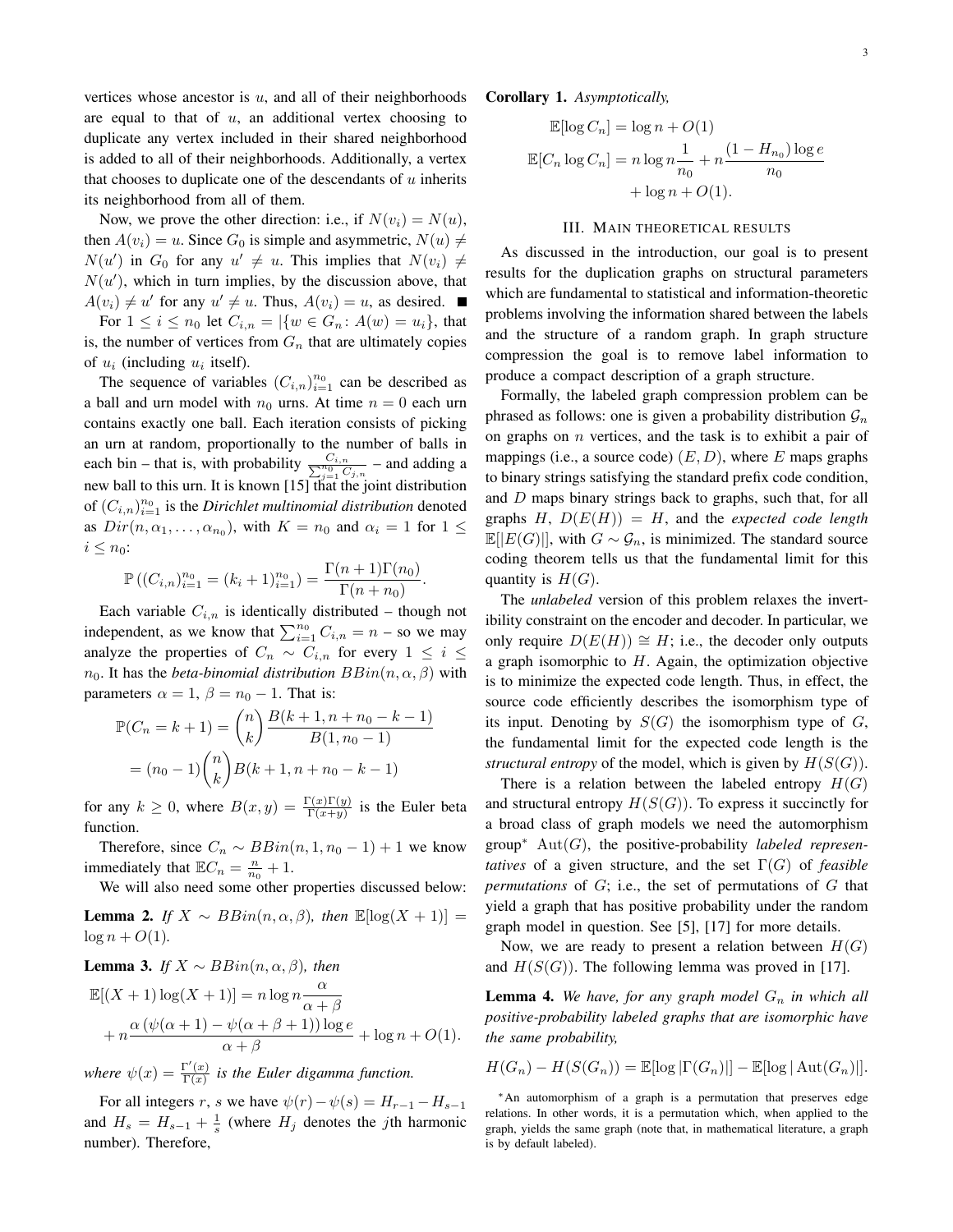In Appendix A we prove the following results regarding the expected logarithms of the sizes of the automorphism group and feasible permutation set for samples  $G_n$  from the full duplication model.

## Lemma 5. We have

$$
\mathbb{E}[\log |\operatorname{Aut}(G_n)|] = n \log n - n H_{n_0} \log e + \frac{3n_0}{2} \log n + O(1)
$$

for large n.

In Appendix B we prove the following.

#### **Lemma 6.** Asymptotically

$$
\mathbb{E}[\log |\Gamma(G_n)|] = n \log n - n \log e + \frac{2n_0 + 1}{2} \log n + O(1).
$$

We now estimate the structural entropy. Recalling that we assume throughout that the initial graph  $G_0$  is asymmetric, it may be seen that the isomorphism type of  $G_n$  is entirely specified by the vector  $(C_{i,n})_{i=1}^{n_0}$ . We know that  $(C_{i,n})_{i=1}^{n_0}$ has the Dirichlet multinomial distribution with  $\alpha_i = 1$  for  $1 \leq i \leq n_0$ . Therefore

$$
\mathbb{P}((C_{i,n})_{i=1}^{n_0} = (k_i + 1)_{i=1}^{n_0}) = nB(n, n_0) \prod_{i=1}^{n_0} k_i^{-1} B(k_i, 1)^{-1}
$$

leading to

$$
H(S(G_n)) = H(C_{i,n}) + O(1)
$$
  
=  $-\sum_{(c_i)_{i=1}^{n_0}} \mathbb{P}((C_{i,n})_{i=1}^{n_0} = (c_i)_{i=1}^{n_0})$   
 $\log \mathbb{P}((C_{i,n})_{i=1}^{n_0} = (c_i)_{i=1}^{n_0})$   
=  $-\sum_{(c_i)_{i=1}^{n_0}} nB(n, n_0) \log(nB(n, n_0))$   
=  $-\log n - \log B(n, n_0)$   
=  $-\log n - \left(n + \frac{1}{2}\right) \log n$   
+  $\left(n + n_0 + \frac{1}{2}\right) \log(n + n_0) + O(1)$   
=  $-\log n + n_0 \log n + O(1) = (n_0 - 1) \log n + O(1).$ 

The last two lines follow respectively from the Stirling approximation and the Taylor expansion of  $\log(n + n_0)$ .

This leads to our first main result:

# **Theorem 1.** For large  $n$  we have

$$
H(S(G_n)) = (n_0 - 1) \log n + O(1).
$$

To compute the graph entropy  $H(G)$  we can use Lemma 4 together with Theorem 1; however, it is instructive to compute it with "bare hands" which is presented in Appendix C.

**Theorem 2.** For large n

$$
H(G_n) = n(H_{n_0} - 1) \log e + \frac{n_0 - 1}{2} \log n + O(1)
$$

#### IV. ALGORITHMIC RESULTS

In this section we present asymptotically optimal algorithms for compression of labeled and unlabeled graphs generated according to the full duplication model.

## A. Retrieval of parameters from  $G_n$

In order to present efficient compression algorithms for the duplication model, we must first reconstruct  $G_0$  from  $G_n$  and find values of  $n_0$  and n. This is relatively easy to accomplish. Indeed, for a given labeled  $G_n$  let  $(w_1, w_2, \ldots, w_{n+n_0})$  be its vertices in the order in which they appeared (in particular,  $(w_1, \ldots, w_{n_0}) = (u_1, \ldots, u_{n_0})$  and  $(w_{n_0+1}, \ldots, w_{n_0+n}) =$  $(v_1, \ldots, v_n)$ ). It is sufficient to find the smallest k such that  $N(w_k) = N(w_i)$  for some  $1 \leq i < k$ . Then  $n_0 = k - 1$  and  $G_0$  is induced by the sequence  $(w_1, \ldots, w_{k-1})$ .

The case for unlabeled graphs is similar: we know (for details see Lemma 7 in the Appendix B) that the sequence of the first  $n_0$  vertices of the graph (that is,  $G_0$ ) contains exactly one vertex from each set  $\{v: A(v) = u_i\}.$ 

From Lemma 1 we know that  $A(v) = A(w)$  iff  $N(v) =$  $N(w)$ , so it is sufficient to scan all vertices of  $G_n$  and split them into sets such that  $v$  and  $w$  belongs to the same set iff  $N(v) = N(w)$ . Then, we pick one vertex from each set to from  $G_0$ . Obviously,  $n_0$  and  $n$  may be extracted from the sizes of  $G_0$  and  $G_n$ .

For example, for a graph in Fig.  $1(b)$  we may identify the following classes of vertices with identical neighborhoods:  $\{u_1, v_2\}$ ,  $\{u_2, v_1, v_3\}$ ,  $\{u_3\}$ ,  $\{u_4\}$  and  $\{u_5\}$ . Therefore, we know that  $n_0 = 6$ ,  $n = 3$  and the  $G_0$  is isomorphic to a graph induced, for example, by the set  $\{v_2, v_3, u_3, u_4, u_5\}$ . In summary, we establish the following result.

**Theorem 3.** For a given labeled  $G_n$  or its unlabeled version  $S(G_n)$ , we can retrieve its n, n<sub>0</sub> and  $G_0$  (in the case of structure up to isomorphisms of  $G_0$ ) in polynomial time in

#### **B.** Unlabeled graphs

terms of  $n$ .

A trivial algorithm COMPRESSUNLABELEDSIMPLE for unlabeled compression writes down a sequence  $(C_{i,n})_{i=1}^{n_0}$ associated with our  $G_n$  as  $\log n$ -bit numbers. This always requires  $n_0 \log n$  bits, so  $\mathbb{E}L_{SU}(n) = n_0 \log n + O(1)$ , where  $L_{SU}$  denotes the code length of our proposed scheme. By Theorem 1 this achieves the fundamental limit to within a multiplicative factor of  $1 + \frac{1}{n_0 - 1}$ .

However, it is easy to design an optimal algorithm up  $O(1)$  term. The pseudocode of an optimal algorithm, called COMPRESSUNLABELEDOPT, based on arithmetic coding, is as follows:

function COMPRESSUNLABELEDOPT $(S(G_n), S(G_0))$ Fix a labeled representative  $G_0$  of  $S(G_0)$ .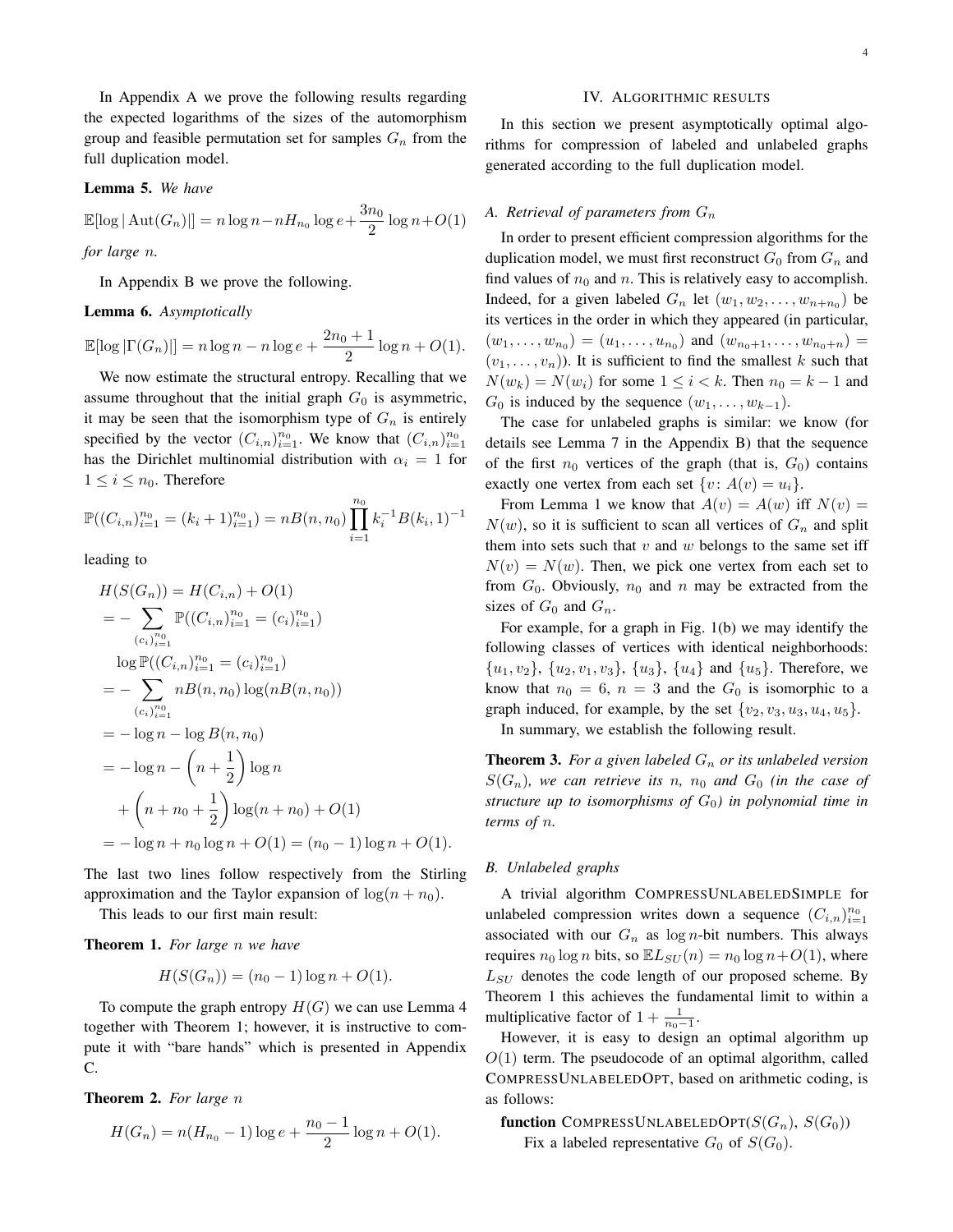Fix any ordering  $(v_1, \ldots, v_n)$  of the vertices of  $S(G_n) \setminus S(G_0)$  $a \leftarrow 0, b \leftarrow 1$ for  $i = 1, 2, ..., n_0$  do  $C[i] = 1$ for  $j = 1, 2, ..., n$  do if  $N(v_i) = N(u_i)$  then  $C[i] = C[i] + 1$ **for**  $i = n_0, n_0 - 1, ..., 1$  **do**<br>  $start \leftarrow \frac{\Gamma(n+1)\Gamma(i)}{\Gamma(n+i)} \sum_{j=1}^{k-1} \frac{\Gamma(n+n_0-j)}{\Gamma(n+n_0-1)}$ <br>  $end \leftarrow start + \frac{\Gamma(n+1)\Gamma(k)\Gamma(n+n_0-k)}{\Gamma(n+k)\Gamma(n+n_0-j)}$  $b \leftarrow a + (b - a) \cdot start$  $a \leftarrow a + (b - a) \cdot end$  $\begin{array}{l} n \leftarrow n - C[i] + 1 \\ p \leftarrow b - a, \, x \leftarrow \frac{a + b}{2} \\ \textbf{return } G_0 \| [\text{first } \lceil - \log p \rceil + 1 \text{ bits of } x] \end{array}$ 

The next finding proves that COMPRESSUNLABELEDOPT is asymptotically optimal.

Theorem 4. Algorithm COMPRESSUNLABELEDOPT is optimal up to a constant term for unlabeled graphs compression, when the graph is generated by the full duplication model.

*Proof:* It is sufficient to observe that

$$
\mathbb{P}((C_{i,n})_{i=1}^{n_0} = (k_i + 1)_{i=1}^{n_0}) =
$$
\n
$$
= \mathbb{P}((C_{i,n})_{i=1}^{n_0} = (k_i + 1)_{i=1}^{n_0} | C_{n_0,n} = k_{n_0} + 1)
$$
\n
$$
\cdot \mathbb{P}(C_{n_0,n} = k_{n_0} + 1)
$$
\n
$$
= \mathbb{P}\left((C_{i,n})_{i=1}^{n_0-1} = (k_i + 1)_{i=1}^{n_0-1} | \sum_{i=0}^{n_0-1} C_{i,n} = k_{n_0} + 1\right)
$$
\n
$$
\cdot \mathbb{P}(C_{n_0,n} = k_{n_0} + 1)
$$
\n
$$
= \mathbb{P}((C_{i,n-k_{n_0}})_{i=1}^{n_0-1} = (k_i + 1)_{i=1}^{n_0-1})
$$
\n
$$
\cdot f\left(k_i | \sum_{j\leq i} k_j, 1, n_0 - 1\right)
$$

where  $f$  is the probability mass function of the beta-binomial distribution.

It is known that the marginal distribution of the Dirichlet multinomial distribution is the beta-binomial distribution. And if we fix a value of one coordinate to  $c$  for the Dirichlet multinomial distribution, it is known that the resulting distribution is also Dirichlet multinomial, but with  $n_0 - 1$ coordinates and all values summing up to  $n - c$ .

We repeat this process  $-$  but note that the whole process stops when we have Dirichlet multinomial distribution distribution on with 2 coordinates:

$$
\mathbb{P}((C_{i,n})_{i=1}^2 = (k_i + 1)_{i=1}^2)
$$
  
=  $\mathbb{P}(C_{1,n} = k_1 + 1 | C_{1,n} = k_1 + 1) \mathbb{P}(C_{2,n} = k_1 + 1)$   
=  $f(k_1 | k_1 + k_2, 1, 1).$ 

Putting all together we get

$$
\mathbb{P}((C_{i,n})_{i=1}^{n_0} = (k_i + 1)_{i=1}^{n_0})
$$
\n
$$
= \prod_{i=2}^{n_0} f(c_i | \sum_{j \le i} k_j, 1, n_0 - i)
$$
\n
$$
= \prod_{i=2}^{n_0} (n_0 - 1) \frac{\Gamma(\sum_{j \le i} k_j + 1) \Gamma(\sum_{j < i} k_j + n_0 - i)}{\Gamma(\sum_{j \le i} k_j + n_0 - i + 1) \Gamma(\sum_{j < i} k_j + 1)}
$$
\n
$$
= (n_0 - 1)! \frac{\Gamma(n + 1)}{\Gamma(n + n_0 - 1)} = nB(n, n_0)
$$

This matches the entropy, so by the properties of arithmetic coding (see [7]), we know that  $\mathbb{E}L_O(S(G_n)) \leq$  $H((C_{i,n})_{i=0}^{n_0})+2+\mathbb{E}L_O(S(G_0))+\mathbb{E}L_O(\pi)=H(S(G_n))+$  $O(1)$  (where  $L<sub>O</sub>$  denotes the code length). This completes the proof.

# C. Labeled graphs

We note tat the labeled graph  $G_n$  is equivalent to a sequence  $(A(v_i))_{i=1}^n$  for a given (labeled)  $G_0$  (which obviously can be encoded using a constant number of bits).

A trivial algorithm COMPRESSLABELEDSIMPLE just writes all  $A(v_i)$  as  $\log n_0$ -bit numbers. Clearly, this always gives us a codeword with length  $n \log n_0$  and therefore (as we need to encode  $G_0$ )  $\mathbb{E} L_{SL}(n) = n \log n_0 + O(1)$  (where  $L_{SL}$  denotes the code length). From Theorem 2 it is known that this algorithm is asymptotically  $(1 + \frac{1-\gamma}{\log n_0})$ -approximate, where  $\gamma$  is Euler-Mascheroni constant.

It is easy to design an asymptotically optimal algorithm up to the  $O(1)$  term. Indeed, the sequence of  $A(v_i)$  is random<br>with  $\mathbb{P}(A(v_i) = u_j) = \frac{C_{j,i-1}}{i+n_0-1}$  for  $1 \le i \le n, 1 \le j \le n_0$ . Therefore, given  $G_{i-1}$  we know the conditional probabilities of  $G_i$  and we may construct another algorithm based on arithmetic coding.

The pseudocode of the optimal algorithm is as follows:

function COMPRESSLABLEDOPT
$$
(G_n, G_0)
$$
  
\n $a \leftarrow 0, b \leftarrow 1$   
\nfor  $i = 1, 2, ..., n_0$  do  
\n $C[i] = 1$   
\nfor  $i = 1, 2, ..., n$  do  
\nfor  $j = 1, 2, ..., n_0$  do  
\nif  $N(v_i) = N(u_j)$  then  
\nstart  $\leftarrow \sum_{k=1}^{j-1} \frac{C[k]}{n_0 + i - 1}$   
\nend  $\leftarrow$  start  $+$   $\frac{C[j]}{n_0 + i - 1}$   
\n $b \leftarrow a + (b - a) \cdot start$   
\n $a \leftarrow a + (b - a) \cdot end$   
\n $C[i] = C[i] + 1$   
\n $p \leftarrow b - a, x \leftarrow \frac{a + b}{2}$   
\nreturn  $G_0 || [ \text{first } [-\log p] + 1 \text{ bits of } x ]$ 

The next theorem proves that COMPRESSLABELEDOPT is asymptotically optimal.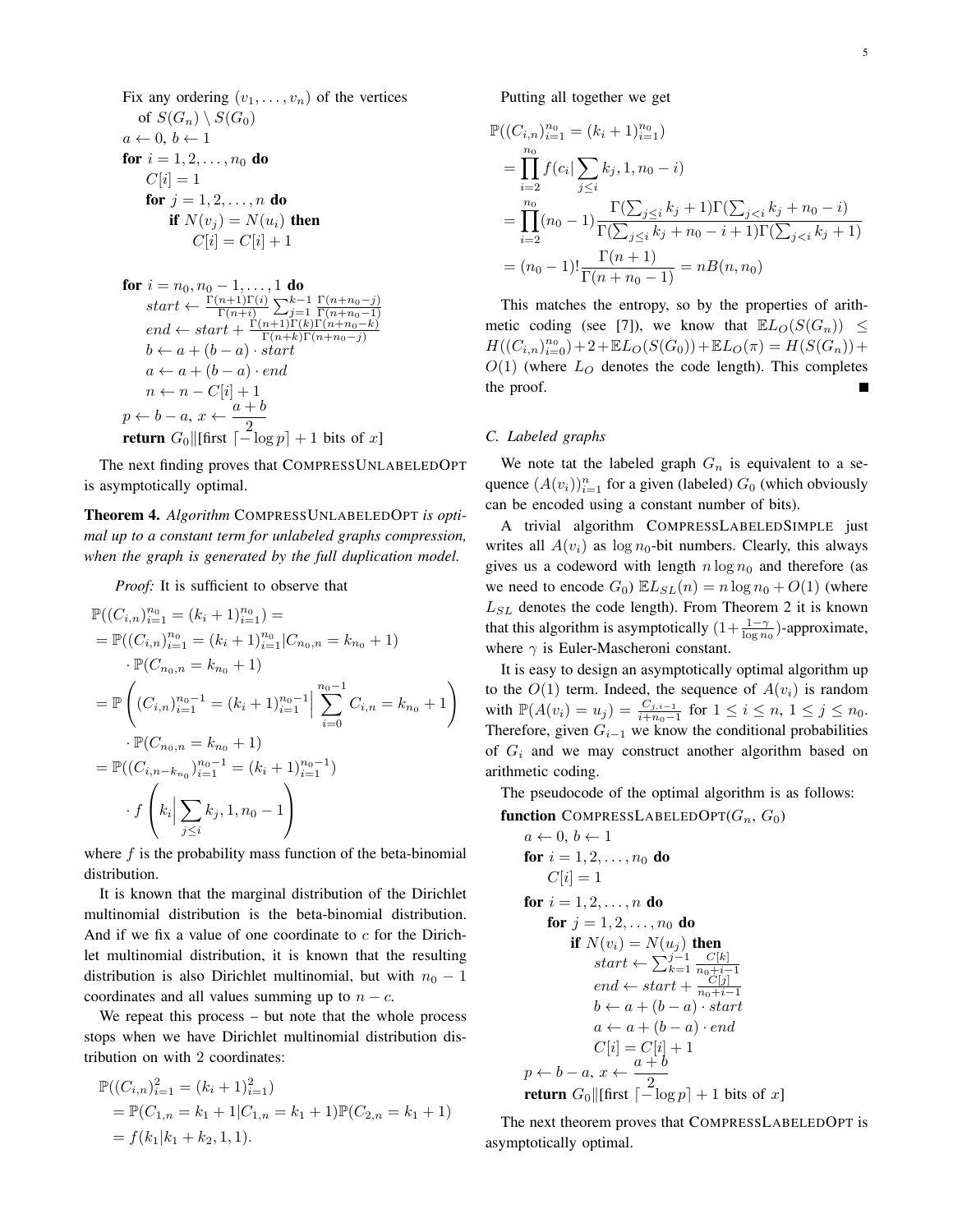**Theorem 5.** Algorithm COMPRESSLABELEDOPT is optimal up to a constant term for labeled graph compression, when the graph is generated by the full duplication model.

Proof: By the properties of arithmetic encoding (see [7]), we know that  $\mathbb{E}L_0(G_n) \leq H(G_n|G_0)+2+\mathbb{E}L_0(G_0) =$  $H(G_n) + O(1)$ , where  $L_O$  denotes the code length.

Note that these two algorithms differ only in that the optimal one updates the probabilities at each step and the second fixes them to a constant value of  $1/n_0$ .

# V. EXPERIMENTAL RESULTS

We implemented our compression algorithms for both labeled and unlabeled graphs and ran them on synthetic data, generated according to the full duplication model. Figure 2 reports the results of compression for unlabeled graphs, while Figure 3 for labeled graphs.



Fig. 2: Entropy and redundancy for unlabeled graphs. The  $x$ axis is  $n$ , and the  $y$  axis is a number of bits.



Fig. 3: Entropy and redundancy for labeled graphs. The  $x$ axis is  $n$ , and the  $y$  axis is a number of bits.

For unlabeled graphs the experimental error does converge quickly to values less than 2, which is consistent with the well-known properties of arithmetic encoding. For labeled graphs we observe divergence in error – which is apparently very small compared to the size of graphs. Unfortunately, the size of the sample space is very large compared to the number of sampled graphs (here we generated  $2 \cdot 10^6$  graphs for every  $n$  considered); therefore, the average length of compressed graphs varies significantly between experiments.

#### **REFERENCES**

- $[1]$ Emmanuel Abbe. Graph compression: the effect of clusters. In Proc. of the fifty-fourth annual Allerton conference, 2016.
- Réka Albert and Albert-László Barabási. Statistical mechanics of  $[2]$ complex networks. Rev. Mod. Phys, 74:47-97, 2002.
- $\lceil 3 \rceil$ M. Besta and T. Hoefler. Survey and taxonomy of lossless graph compression and space-efficient graph representations. *Preprint*, 2018.
- [4] Stefano Boccaletti, Dong-Uk Hwang, and Vito Latora. Growing hierarchical scale-free networks by means of nonhierarchical processes. I. J. Bifurcation and Chaos, 17:2447-2452, 2007.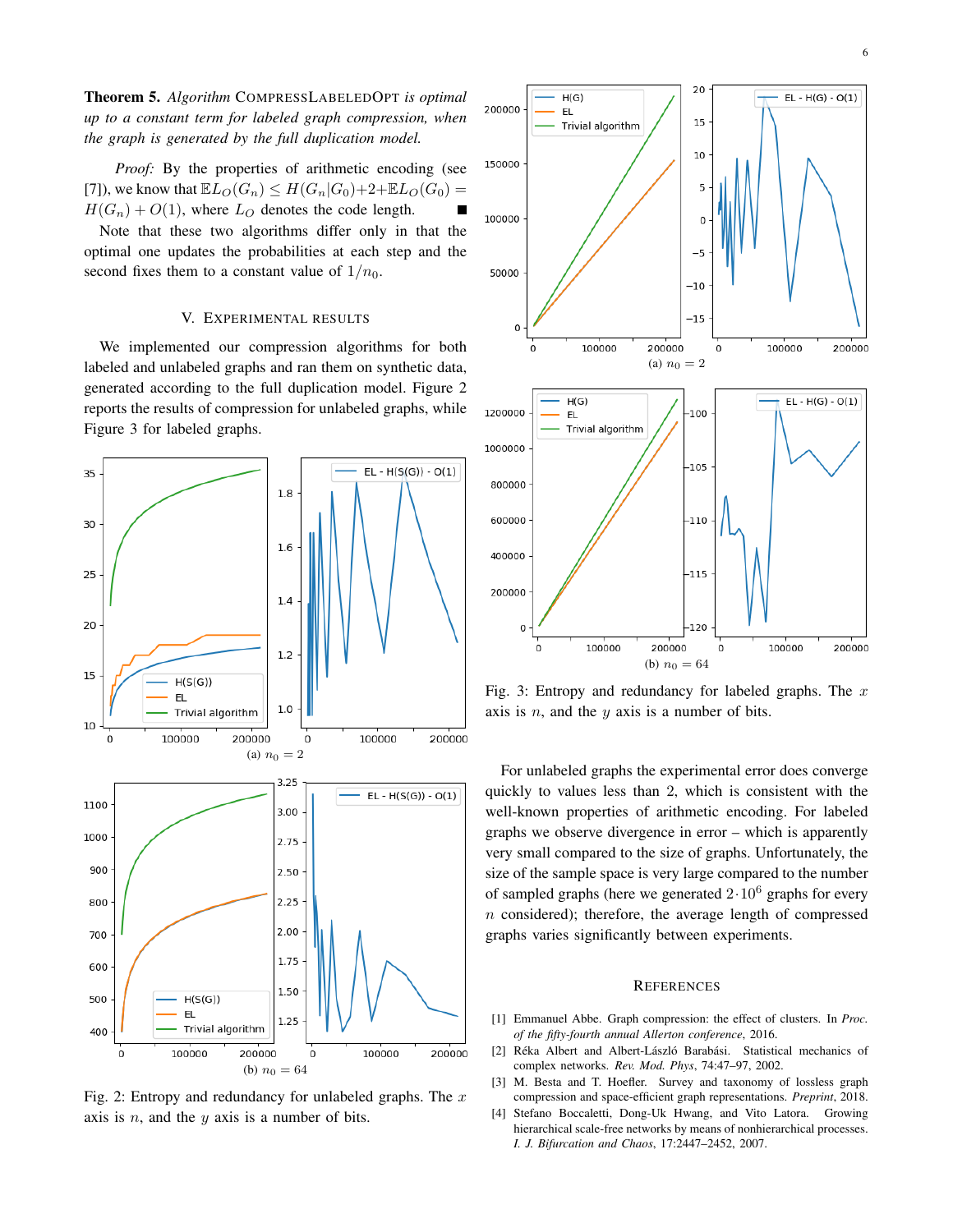- [5] Yongwook Choi and W. Szpankowski. Compression of graphical structures: fundamental limits, algorithms, and experiments. IEEE Trans. Inf. Theor., 58(2):620-638, February 2012.
- [6] Fan Chung, Linyuan Lu, T. Gregory Dewey, and David J. Galas. Duplication models for biological networks. Journal of Computational Biology, 10(5):677-687, 2003. PMID: 14633392.
- [7] T. Cover and J. Thomas. Elements of Information Theory. John Wiley  $&$  sons. 2nd edition. 2006.
- [8] Payam Delgosha and Venkat Anantharam. Universal lossless compression of graphical data. In Proc. of the International Symposium on Information Theory (to appear), 2017.
- [9] Payam Delgosha and Venkat Anantharam. Distributed compression of graphical data. In Proc. of the International Symposium on Information Theory (to appear), 2018.
- [10] Alan Frieze and Michał Karoński. Introduction to Random Graphs. Cambridge University Press, 2016.
- [11] Z. Gołebiewski, A. Magner, and W. Szpankowski. Entropy of some general plane trees. In 2017 IEEE International Symposium on Information Theory (ISIT), pages 301-305, June 2017.
- [12] D. Hucke and M. Lohrey. Universal tree source coding using grammarbased compression. In 2017 IEEE International Symposium on Information Theory (ISIT), pages 1753-1757, June 2017.
- [13] I. Ispolatov, P. L. Krapivsky, and A. Yuryev. Duplication-divergence model of protein interaction network. Phys. Rev. E, 71:061911, Jun 2005.
- [14] Iaroslav Ispolatov, Pavel Krapivsky, I Mazo, and A Yuryev. Cliques and duplication-divergence network growth. New Journal of Physics, 7:145, 07 2005.
- [15] N. Johnson, A. Kemp, and S. Kotz. Univariate Discrete Distributions. Wiley, 2005.
- [16] J. Kim, P. L. Krapivsky, B. Kahng, and S. Redner. Infinite-order percolation and giant fluctuations in a protein interaction network. Phys. Rev. E, 66:055101, Nov 2002.
- [17] Tomasz Łuczak, Abram Magner, and Wojciech Szpankowski. Structural information and compression of scale-free graphs. preprint, 2017.
- [18] A. Magner, K. Turowski, and W. Szpankowski. Lossless compression of binary trees with correlated vertex names. Trans. Information Theory, 64, 2018.
- [19] Mark Newman. Networks: An Introduction. Oxford University Press, 2010.
- [20] Romualdo Pastor-Satorras, Eric Smith, and Ricard V. Solé. Evolving protein interaction networks through gene duplication. Journal of Theoretical Biology, 222(2):199 - 210, 2003.
- [21] Alpan Raval. Some asymptotic properties of duplication graphs. Phys. Rev. E, 68:066119, Dec 2003.
- [22] Mingyu Shao, Yi Yang, Jihong Guan, and Shuigeng Zhou. Choosing appropriate models for protein-protein interaction networks: a comparison study. Briefings in Bioinformatics, 15(5):823-838, 2014.
- [23] Price Derek De Solla. A general theory of bibliometric and other cumulative advantage processes. Journal of the American Society for Information Science, 27(5):292-306, 1976.
- [24] Remco van der Hofstad. Random Graphs and Complex Networks: Volume 1. Cambridge University Press, 2016.
- [25] J. Zhang, E. H. Yang, and J. C. Kieffer. A universal grammar-based code for lossless compression of binary trees. IEEE Transactions on Information Theory, 60(3):1373-1386, March 2014.

#### APPENDIX

#### A. Proof of Lemma 5

Under the assumption that  $|\text{Aut}(G_0)| = 1$  we have  $\mathbb{E}[\log |\mathrm{Aut}(G_n)|] = \mathbb{E}\left[\log \prod_{i=1}^{n_0} C_{i,n}!\right]$ . To prove it, it is sufficient to notice that all vertices v, w such that  $A(v) = A(w)$ can be mapped on one another freely (since they have equal neighborhoods) – but if  $A(v) \neq A(w)$ , there does not exist any automorphism  $\sigma$  for which v and w are in the same orbit. Precisely, this is because, if such a  $\sigma$  did exist, then one may show that it induces an automorphism of  $G_0$ .

$$
\mathbb{E}[\log |\mathop{\mathrm{Aut}}(G_n)|] = \mathbb{E}\left[\log \prod_{i=1}^{n_0} C_{i,n}!\right]
$$

$$
= \sum_{i=1}^{n_0} \mathbb{E}[\log C_{i,n}!] = n_0 \mathbb{E}[\log C_n]].
$$

We use Stirling's approximation together with Corollary 1 to obtain

$$
\mathbb{E}[\log C_n!] =
$$
\n
$$
= \mathbb{E}[C_n \log C_n] - \mathbb{E}C_n \log e + \frac{1}{2} \mathbb{E}[\log C_n] + O(1)
$$
\n
$$
= \mathbb{E}[C_n \log C_n] - n \frac{\log e}{n_0} + \frac{1}{2} \mathbb{E}[\log C_n] + O(1)
$$
\n
$$
= n \log n \frac{1}{n_0} + n \frac{(1 - H_{n_0}) \log e}{n_0} + \log n
$$
\n
$$
- n \frac{\log e}{n_0} + \log n \frac{1}{2} + O(1).
$$

Finally,

$$
\mathbb{E}[\log |\operatorname{Aut}(G_n)|] = n \log n - n H_{n_0} \log e + \frac{3n_0}{2} \log n + O(1).
$$
  
The most is computed

The proof is completed.

# B. Proof of Lemma 6

Observe that  $G_n$  has  $n + n_0$  vertices; therefore, the trivial upper bound is  $\Gamma(G_n) \leq (n + n_0)!$ . We can do the exact computation of  $\Gamma(G_n)$  using the following lemma:

**Lemma 7.** Let  $\pi$  be a relabeling of  $G_n$  such that it produces a positive-probability graph under the full duplication model. Furthermore, let  $(w_1, \ldots, w_{n_0+n}) =$  $(u_1, \ldots, u_{n_0}, v_1, \ldots, v_n)$ . If  $1 \leq \pi(w_i) < \pi(w_j) \leq n_0$ , then  $A(w_i) \neq A(w_j)$  for any  $i \neq j$ .

*Proof:* Let  $(w'_1, w'_2, \dots w'_{n+n_0})$  be the vector  $(\pi^{-1}(w_1), \ldots, \pi^{-1}(w_{n_0+n}))$ . Let us define, for each  $i \in [n_0] = \{1, \ldots, n_0\}, F(i) = \{j : A(w'_i) = u_i, \pi(w_i) \in$  $[n_0]$ ; i.e.,  $F(i)$  is the set of vertices whose ancestor in  $G_n$  is  $u_i$  and that map under  $\pi$  to the initial  $n_0$  vertices in  $\pi(G_n)$ . To prove the lemma, we will show that  $|F(i)| = 1$ .

If  $|F(i)| \geq 2$  for any i, then two vertices,  $w_h \neq w_k$ are mapped by  $\pi$  to the initial  $n_0$  vertices, and they have identical neighborhoods. This contradicts the assumption that  $|\text{Aut}(G_0)| = 1.$ 

If  $|F(i)| = 0$  for any i, then there must exist some  $i' \in [n_0]$ with  $|F(i)| \geq 2$ , which is contradicted by the previous case.

Thus,  $|F(i)| = 1$  as claimed for all  $1 \le i \le n_0$ .  $\blacksquare$ 

Clearly, any permutation of the first  $n_0$  vertices is admissible, since every order of vertices in  $G_0$  is admissible. Moreover, any permutation of last  $n$  vertices is admissible, because